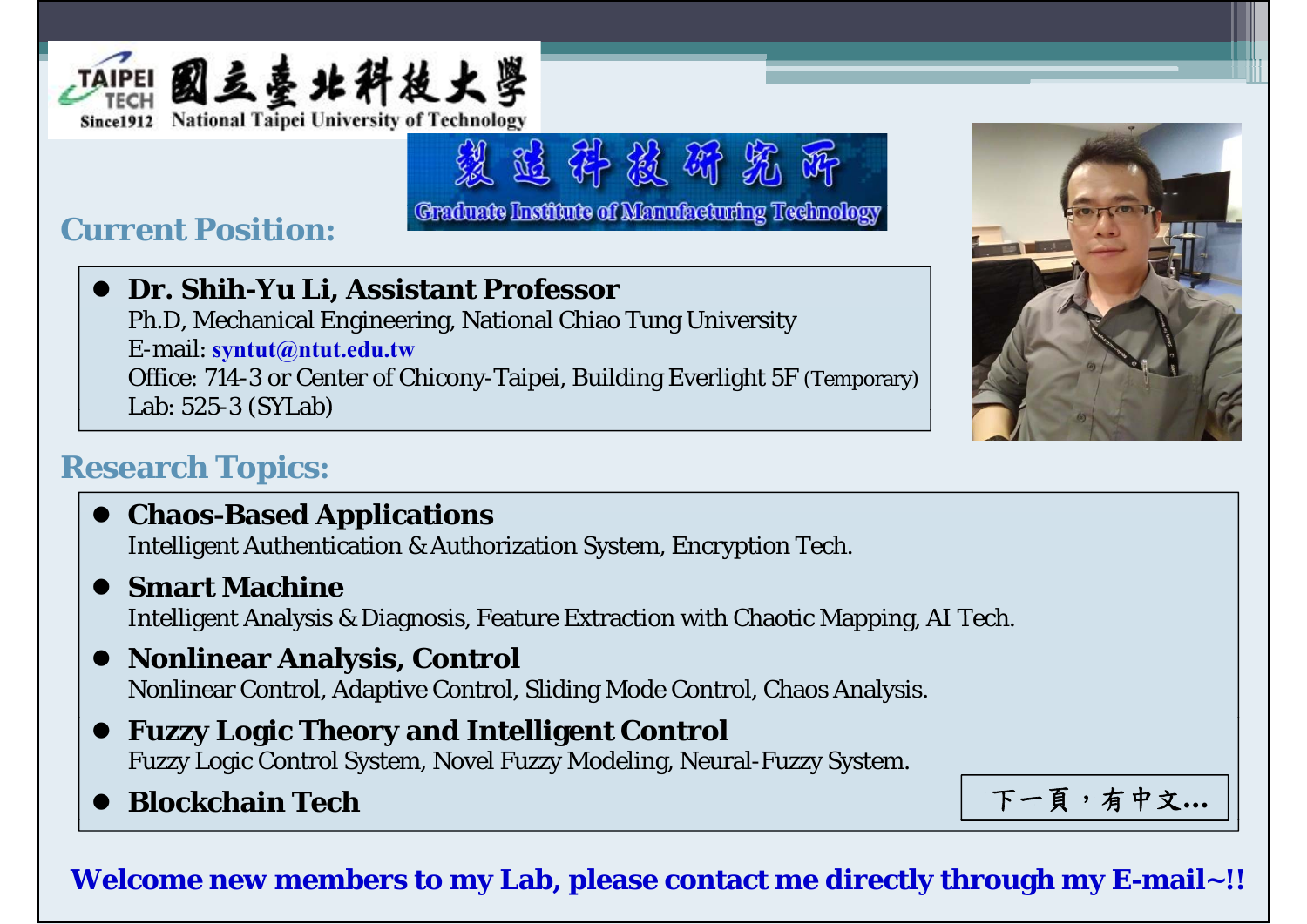

## **Current Position:**

 李仕宇 助理教授 國立交通大學機械工程研究所 博士 E-mail: **syntut@ntut.edu.tw** Office: 714-3 or 億光大樓5F, 群光北科研發中心 (暫) Lab: 525-3 (SYLab)



## **Research Topics:**

### $\bullet$  Chaos-Based Applications

智慧型自動化認證、授權與加密系統, 個人資料加密技術研發.

#### $\bullet$  **Smart Machine**

智慧型分析與診斷技術, 以渾沌訊號特質為基礎之特徵擷取技術開發, 人工智慧技術應用.

望适井被研究所

Graduate Institute of Manufacturing Technology

#### **Nonlinear Analysis, Control**

非線性控制, 適應性控制設計技巧, 順滑模式控制器設計, 渾沌訊號分析及控制.

#### **Fuzzy Logic Theory and Intelligent Control** 模糊邏輯控制系統, 創新模糊模型理論, 類神經模糊自我學習網路.

• Blockchain Tech

**Previous slide is English version ...** 

歡迎碩、博士生來實驗室與我一起工作,請直接寄信給我約時間一談!